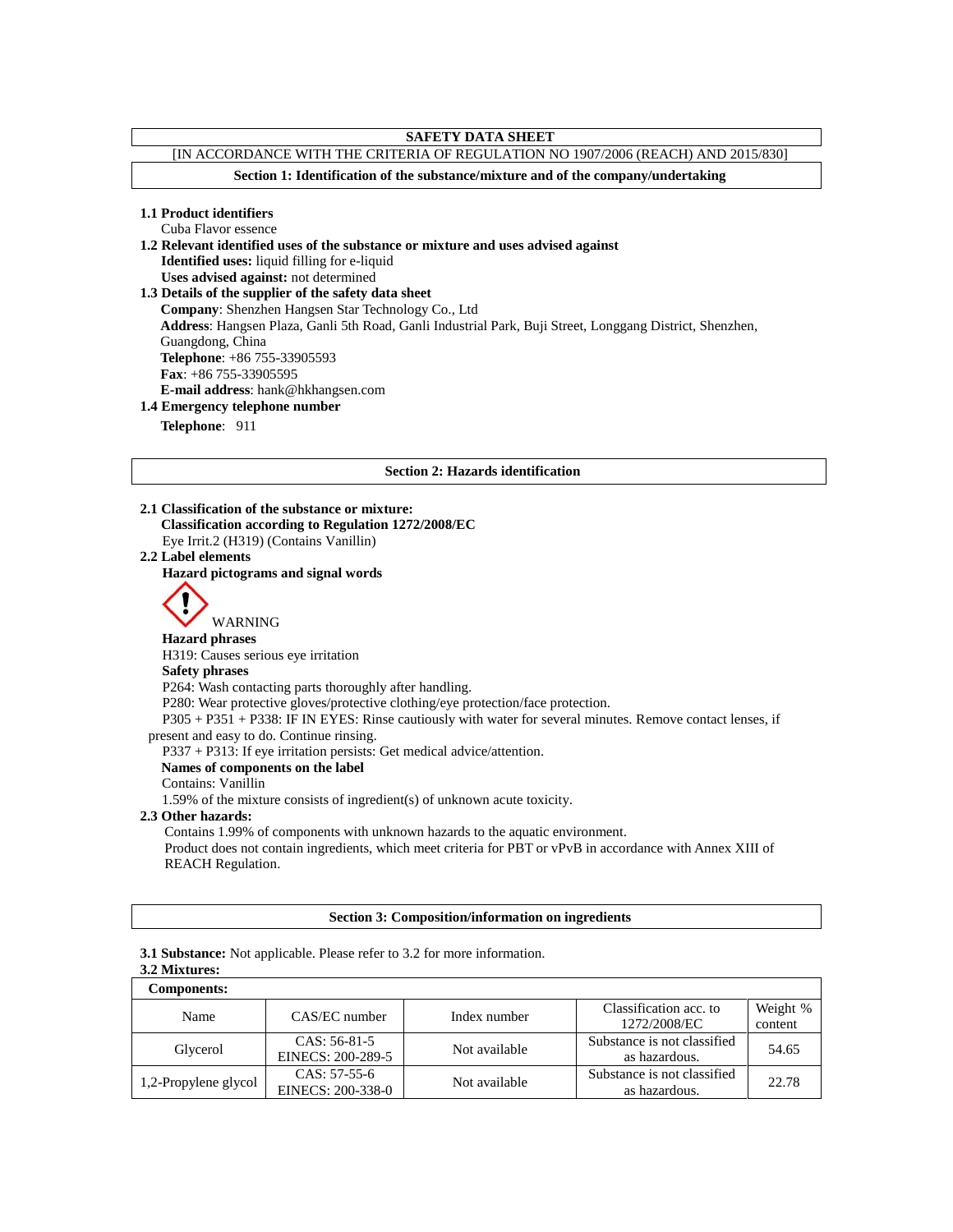| Vanillin                      | CAS: 121-33-5<br>EINECS: 204-465-2   | Not available | Eye Irrit. $2$ (H $319$ )                                     | 17.88 |
|-------------------------------|--------------------------------------|---------------|---------------------------------------------------------------|-------|
| 2-Furancarboxylic<br>acid     | CAS: 3885-29-8<br>EINECS:            | Not available | Not available                                                 | 1.59  |
| $2,3,5-$<br>Trimethylpyrazine | CAS: 14667-55-1<br>EINECS: 238-712-0 | Not available | Flam. Liq.3 (H226)<br>Acute Tox.4 $(H302)$                    | 0.76  |
| Cyclotene                     | CAS: 80-71-7<br>EINECS: 212-154-8    | Not available | Substance is not classified<br>as hazardous.                  | 0.69  |
| Tetramethylpyrazine           | CAS: 1124-11-4<br>EINECS: 214-391-2  | Not available | Acute Tox.4 $(H302)$                                          | 0.67  |
| cis-Cinnamaldehyde            | CAS: 57194-69-1<br>EINECS: -         | Not available | Not available                                                 | 0.36  |
| Benzaldehyde                  | CAS: 100-52-7<br>EINECS: 202-860-4   | 605-012-00-5  | Acute Tox. $4*$ (H302)                                        | 0.31  |
| 2-Acetylpyrazine              | CAS: 22047-25-2<br>EINECS: 244-753-5 | Not available | Substance is not classified<br>as hazardous.                  | 0.13  |
| Linalool                      | $CAS: 78-70-6$<br>EINECS: 201-134-4  | Not available | Skin Irrit.2 (H315)<br>Eye Irrit.2 (H319)                     | 0.05  |
| Methyl salicylate             | CAS: 119-36-8<br>EINECS: 204-317-7   | Not available | Acute Tox.4 $(H302)$                                          | 0.05  |
| Geraniol                      | CAS: 106-24-1<br>EINECS: 203-377-1   | Not available | Skin Irrit.2 (H315)<br>Skin Sens.1 (H317)<br>Eye Dam.1 (H318) | 0.04  |
| cis-Ethyl Cinnamate           | CAS: 4610-69-9<br>EINECS: 228-536-2  | Not available | Not available                                                 | 0.04  |

Additional information:

Substances for which there are Union workplace exposure limits are listed in section8 For full text of H-statements: see SECTION 16.

## **Section 4: First aid measures**

## **4.1 Description of first aid measures**

Skin contact: take off contaminated clothing. Wash the contaminated skin with water and soap. Immediately consult a doctor.

**Eye contact:** remove contact lenses. Wash the contaminated eye with plenty of water for at least 15 minutes. Avoid powerful water stream. Consult a doctor if disturbing symptoms occur.

**Ingestion:** do not induce vomiting. Rinse mouth with water. Never give anything to drink to an unconscious person. Consult a doctor. Show the container or label.

**Inhalation:** Remove to fresh air. Keep warm and calm. Consult a doctor, if disturbing symptoms appear.

## **4.2 Most important symptoms and effects, both acute and delayed:**

None reasonably foreseeable

#### **4.3 Indication of any immediate medical attention and special treatment needed:**

Physician makes a decision regarding further medical treatment after thoroughly examination of the injured. Symptomatic treatment.

## **Section 5: Firefighting measures**

## **5.1 Extinguishing media**

**Suitable extinguishing media**: Foam, dry extinguishing agents, water spray.

**Unsuitable extinguishing media**: Water jet - risk of the propagation of the flame.

## **5.2 Special hazards arising from the substance or mixture:**

During the fire, the product may produce toxic fumes of carbon monoxide and dioxide, nitric oxides and other unidentified products of thermal decomposition. Do not inhale combustion products.

#### **5.3 Advice for firefighters:**

Personal protection typical in case of fire. Do not stay in the fire zone without self-contained breathing apparatus and protective clothing resistant to chemicals.

# **Section 6: Accidental release measures**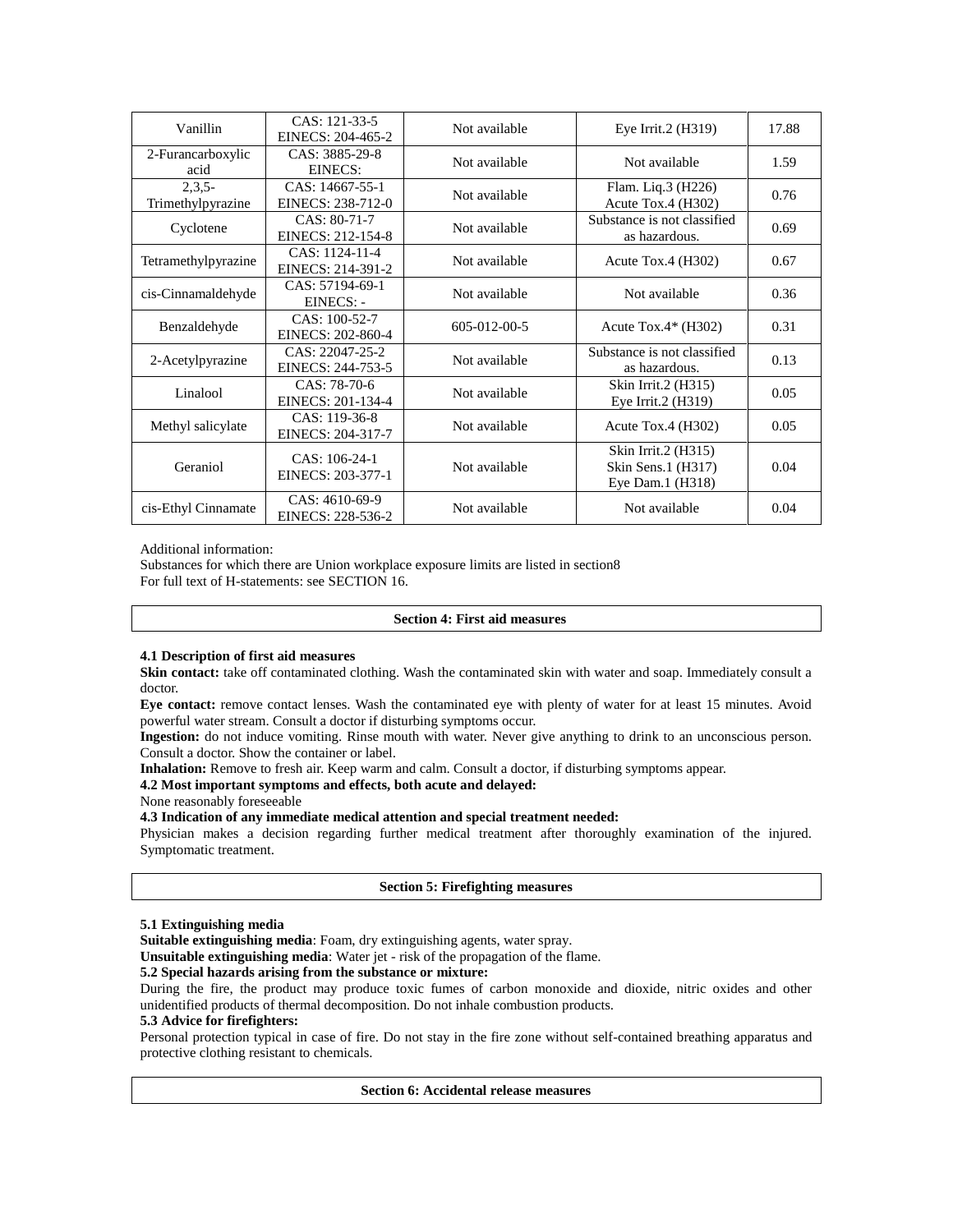## **6.1 Personal precautions, protective equipment and emergency procedures**

Limit the access for the outsiders into the breakdown area, until suitable cleaning operations are completed. In case of large spills, isolate the exposed area. Avoid contact with skin and eyes. Use personal protective measures.

## **6.2 Environmental precautions:**

In case of release of large amounts of the product, it is necessary to take appropriate steps to prevent it from spreading into the environment. Material may be hazardous if released in large quantities to the environment. Notify relevant emergency services.

#### **6.3 Methods and material for containment and cleaning up**

Damaged container put in emergency container. Absorb leakage with incombustible liquid-binding material (e.g. sand, earth, universal binders, silica, vermiculite) and collect mechanically into properly labeled containers for disposal. Clean the contaminated place.

**6.4 Reference to other sections:** Section 13 and section 8.

## **Section 7: Handling and storage**

#### **7.1 Precautions for safe handling:**

Handle in accordance with good occupational hygiene and safety practices. Avoid skin and eyes contamination. Before break and after work wash hands carefully. Use personal protective measures. Ensure adequate ventilation. Do not let the product to get into mouth.

## **7.2 Conditions for safe storage, including any incompatibilities:**

Keep only in original, tightly closed containers in a cool and well-ventilated area. Keep away from food, beverages or feed for animals. Avoid direct exposure to sunlight. Keep away from strong acids and oxidizing agents. After opening, seal the container and store in an upright position to prevent leakage.

#### **7.3 Specific end use(s):**

Liquid filling for e-liquid.

#### **Section 8: Exposure controls/personal protection**

## **8.1 Control parameters**

| <b>Substance</b> | <b>Occupational Exposure Limits</b> |                                                                  |  |
|------------------|-------------------------------------|------------------------------------------------------------------|--|
|                  | OSHA PEL                            | TWA 15 mg/m <sup>3</sup> (total), TWA 5 mg/m <sup>3</sup> (resp) |  |
| Glycerol         | TLV (ACGIH 2005)                    | TWA 0.5 mg/m <sup>3</sup> (Skin) (Mist)                          |  |
|                  | MAK                                 | 50 mg/m <sup>3</sup> (Inhalable fraction)                        |  |

#### **Recommended control procedures**

Procedures Concerning the control over the dangerous components concentrations in the air and control over the air quality in the workplace in Accordance with the European Standards.

#### **8.2 Exposure controls:**

Use the product in accordance with good occupational hygiene and safety practices. Ensure exhaust ventilation or other engineering controls to keep the airborne concentrations of vapors below their respective threshold limit value. Ensure eye stations and safety showers.

#### **Hand and body protection:**

In case of short term contact use protective gloves made of nitrile rubber (minimal thickness: 0.2 mm; breakthrough time > 30 minutes). In case of long term contact use protective gloves made of butyl rubber (minimal thickness: 0.3 mm, breakthrough time > 480 minutes).

The material that the gloves are made of must be impenetrable and resistant to the product's effects. The selection of material must be performed with consideration of breakthrough time, penetration speed and degradation.

## **Eye protection:**

Wear tightly fitting safety glasses if there is a risk of eye contamination.

## **Respiratory protection:**

In case of normal use, in accordance with the intended use, it is not necessary.

Applied personal protective equipment must comply with the requirements of the Directive 89/686/EC. The employer is obliged to provide protective equipment relevant to performed activities and in accordance with all quality requirements, including its maintenance and cleaning.

#### **8.3 Environmental exposure controls:**

Do not allow to enter large amounts of product to reach ground water, sewage, waste water or soil.

## **Section9. Physical and chemical properties**

## **9.1 Information on basic physical and chemical properties**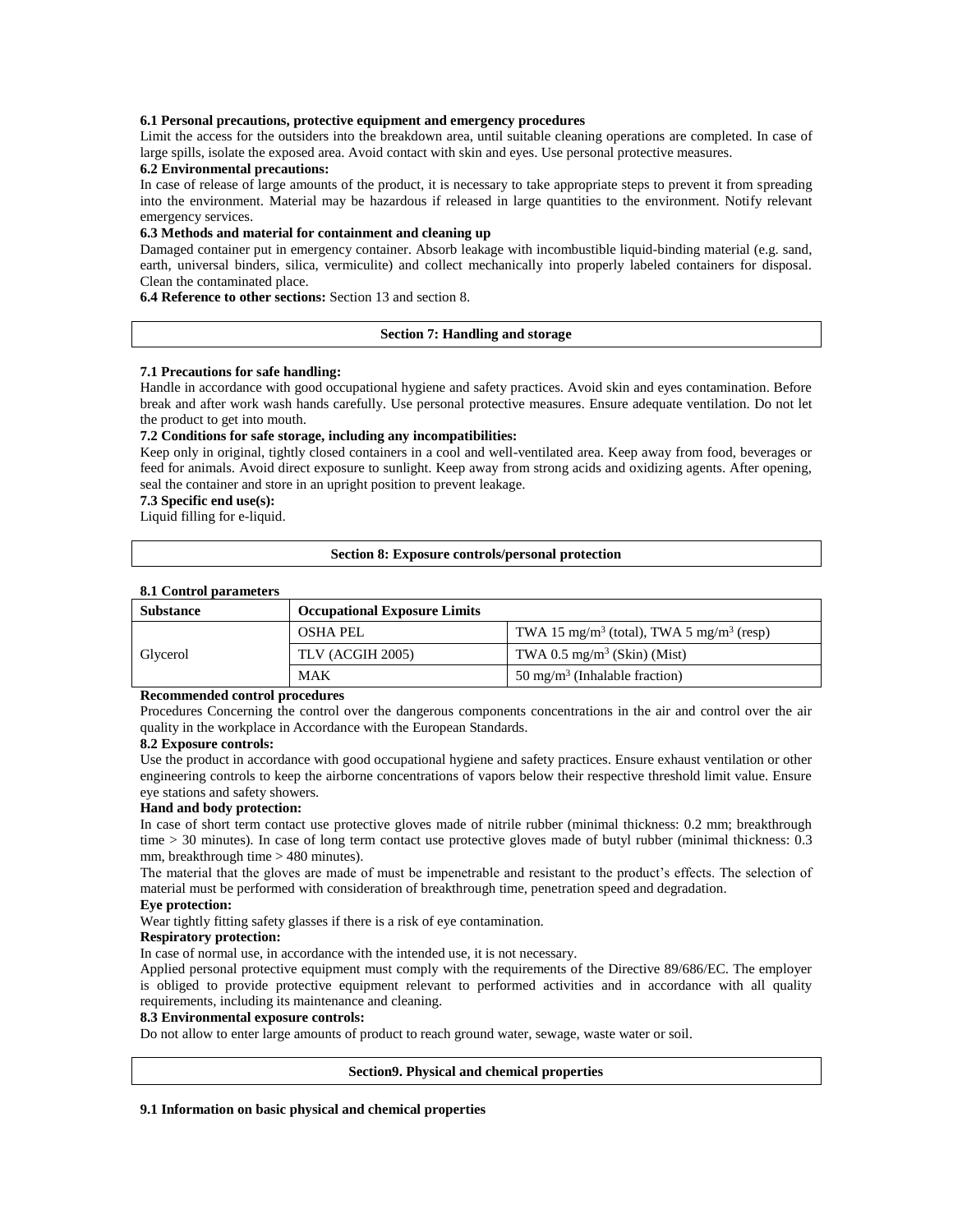**Appearance:** Yellow oily liquid at room temperature **Odour:** Tobacco **Odour threshold:** Not available **pH:** 4.61 at 10g/L at 25℃ **Melting point/freezing range:** Not available **Initial boiling point and boiling range:** 190-200 ℃ **Flash point:** Not available **Evaporation rate:** Not available **Flammability (solid, gaseous):** This product is liquid, not available. **Upper/lower flammability or explosive limits:** Not available **Vapour pressure:** Not available **Vapour density:** Not available **Relative density:** 1.150 (25℃) **Solubility(ies):** Not available **Partition coefficient: n-octanol/water:** Not available **Auto-ignition temperature:** Product is not self-igniting. **Decomposition temperature:** Not available **Viscosity:** 276 mPa·s (25℃) **Explosive properties:** Product does not present an explosion hazard. **Oxidising properties:** Product does not present oxidizing properties.

**9.2 Other information:** Not available

#### **Section10: Stability and reactivity**

**10.1 Reactivity:** Product is feebly reactive. Product does not undergo a dangerous polymerization. See also 10.4-10.5 **10.2 Chemical stability:** The product is stable under normal storage and using condition.

**10.3 Possibility of hazardous reactions:** Dangerous reactions are not known.

**10.4 Conditions to avoid:** Avoid direct exposure to sunlight.

**10.5 Incompatible materials:** Strong oxidizing agents, acids.

**10.6 Hazardous decomposition products:** Not available

#### **Section11:Toxicological information**

#### **11.1 Information on toxicological effects**

#### **Acute toxicity**

This product contains 0.76% of 2,3,5-Trimethylpyrazine (Acute Tox.4 (H302)), 0.67% of Tetramethylpyrazine (Acute Tox.4 (H302)), 0.31% of Benzaldehyde (Acute Tox.4\* (H302)) and 0.05% of Methyl salicylate (Acute Tox.4 (H302)). According to Regulation (EC) No 1272/2008, ingredients of Acute Tox.4 present at <1% are not taken into account. So, this product does not meet the criteria of classification of acute toxicity.

#### **Skin corrosion/irritation:**

Based on available data, the classification criteria are not met.

## **Serious eye damage/irritation:**

Based on available data, this product was classified as an eye irritant, category 2.

## **Respiratory or skin sensitization:**

Based on available data, the classification criteria are not met.

**Germ cell mutagenicity:**

This product does not contain any substances that produce germ cell mutagenicity. See section 3.

**Carcinogenicity:**

This product does not contain any substances that produce carcinogenicity. See section 3.

**Reproductive toxicity:**

This product does not contain any substances that produce reproductive toxicity. See section 3.

## **Summary of evaluation of the CMR properties:**

Based on available data, the classification criteria are not met.

## **STOT-single exposure:**

This product does not contain any substances that produce STOT-SE. See section 3.

# **STOT-repeated exposure:**

This product does not contain any substances that produce STOT-RE. See section 3.

## **Aspiration hazard:**

This product does not contain any substances that produce aspiration hazard. See section 3.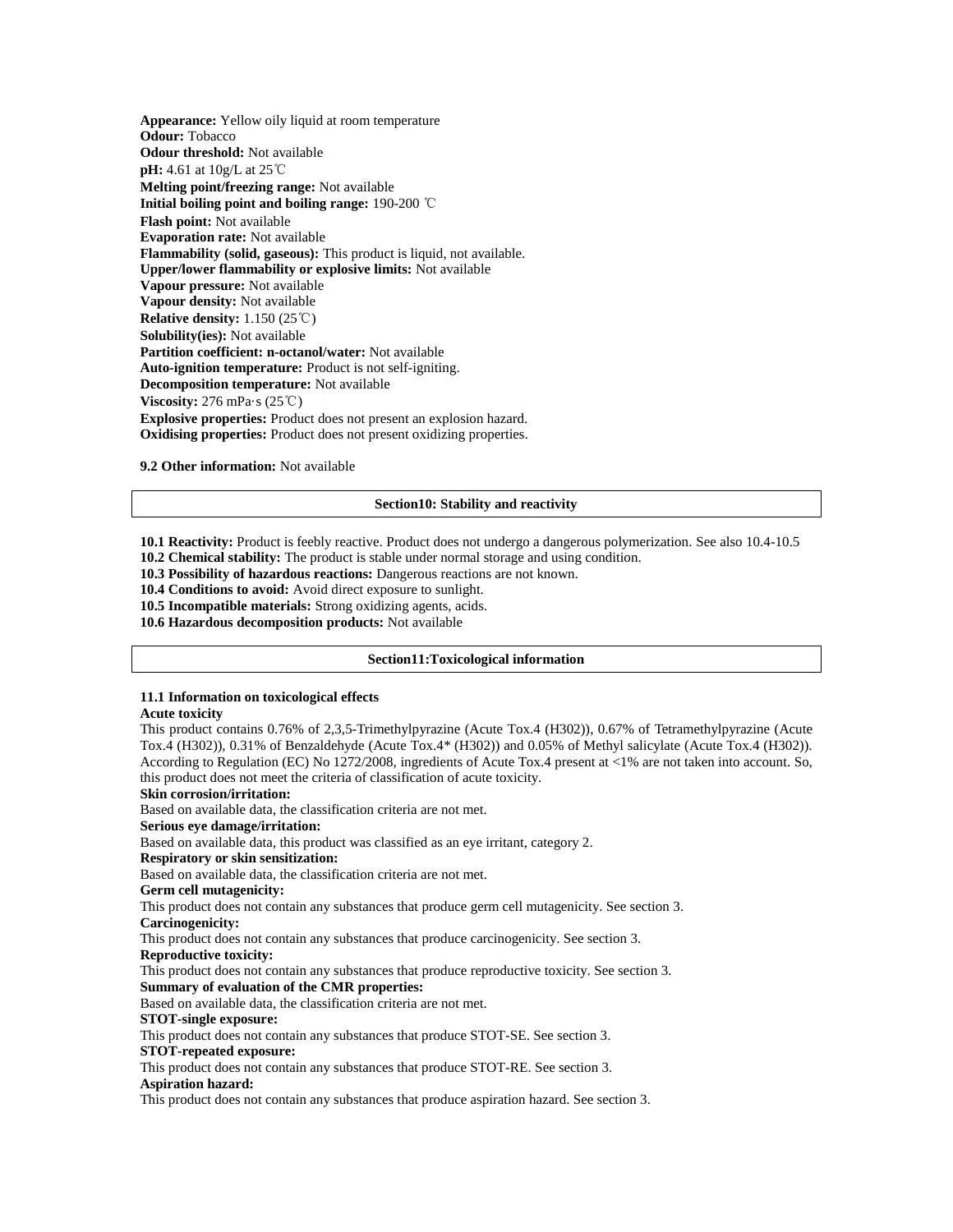#### **Section12:Ecological information**

#### **12.1 Toxicity:**

This product does not contain substances classified as environmental toxicity according to Regulation (EC) No 1272/2008, so this product does not meet the criteria of classification of environmental toxicity.

#### **12.2 Persistence and degradability:** Data for the mixture are not available. 1,2-Propylene glycol OECD Method 301F Biodegradation in soil Phototransformation in water 81% biodegradation High concentrations of propylene glycol released into a soil environment can be expected to biodegrade.  $DT50 = 1.3$  year Glycerol Ready biodegradability Readily biodegradable **12.3 Bioaccumulative potential:**  Data for the mixture are not available. 1,2-Propylene glycol BCF 0.09 Glycerol Log Pow  $-1.75$  (pH=7.4, °C) **12.4 Mobility in soil:**  Data for the mixture are not available. 1,2-Propylene glycol Koc Henry's Law constant 2.9 (calculated from log Pow = -1.07 using the equation from the TGD (non-hydrophobics) 0.06 atm  $m^3$ /mol (12 °C) Glycerol Henry's Law Constant (H): 0 atm  $m^3$ /mol

#### **12.5 Results of PBT and vPvB assessment:**

Product does not contain ingredients, which meet criteria for PBT or vPvB.

**12.6 Other adverse effects:**

The mixture is not classified as hazardous to the ozone layer.

#### **Section13:Disposal considerations**

#### **13.1 Waste treatment methods**

Disposal method for the product: disposal in accordance with the local legislation. Do not empty into drains. Waste code should be given in the place of waste formation. The classification of this waste meets criteria for dangerous waste. Disposal methods for used packing: reuse/recycling/liquidation of empty containers dispose in accordance with the local legislation. The classification of this waste meets criteria for dangerous waste. Legal Basis: Directive 2008/98/EC, 94/62/EC.

#### **Section14:Transport information**

**14.1. UN number:** Not available. Product is not classified as hazardous during transport. **14.2. UN proper shipping name:**  Not applicable. **14.3. Transport hazard class(es):**  Not applicable. **14.4. Packing group:**  Not applicable. **14.5. Environmental hazards:**  Not applicable. **14.6. Special precautions for user:**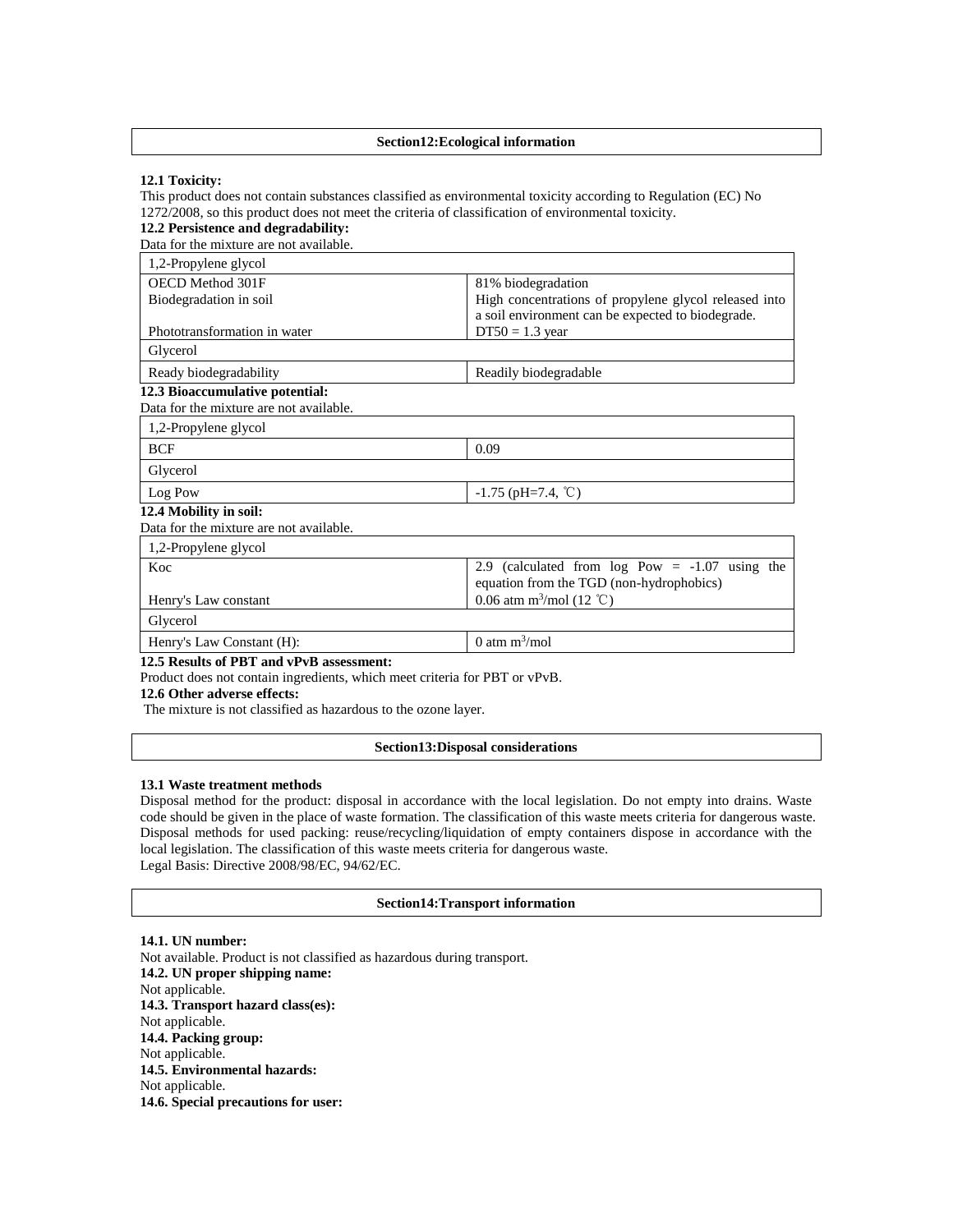Move carefully to prevent leakage during carriage. Keep necessary protective articles at hand in case of accident. **14.7. Transport in bulk according to Annex II of MARPOL and the IBC Code:**  Not applicable.

#### **Section15: Regulatory information**

## **15.1 Safety, health and environmental regulations/legislation specific for the substance or mixture**

**Regulation (EC) No 1907/2006** of the European Parliament and of the Council of 18 December 2006 concerning the Registration, Evaluation, Authorization and Restriction of Chemicals (REACH), establishing a European Chemicals Agency, amending Directive 1999/45/EC and repealing Council Regulation (EEC) No 793/93 and Commission Regulation (EC) No 1488/94 as well as Council Directive 76/769/EEC and Commission Directives 91/155/EEC, 93/67/EEC, 93/105/EC and 2000/21/EC.

**Regulation (EC) No 1272/2008** of the European Parliament and of the Council of 16 December 2008 on classification, labeling and packaging of substances and mixtures, amending and repealing Directives 67/548/EEC and 1999/45/EC, and amending Regulation (EC) No 1907/2006 (Text with EEA relevance).

**Commission Regulation (EU) No 2015/830** of 28 May 2015 amending Regulation (EC) No 1907/2006 of the European Parliament and of the Council on the Registration, Evaluation, Authorization and Restriction of Chemicals (REACH) (Text with EEA relevance)

**Directive 2008/98/EC** of the European Parliament and of the Council of 19 November 2008 on waste and repealing certain Directives.

**European Parliament and Council Directive 94/62/EC** of 20 December 1994 on packaging and packaging waste. **ADR European Agreement** concerning the International Carriage of Dangerous Goods.

**Convention concerning International Carriage by Rail (COTIF): Appendix C – Regulations concerning the International Carriage of Dangerous Goods by Rail (RID)** with effect from 1 January 2011.

## **15.2 Chemical safety assessment:**

A Chemical Safety Assessment is not required for mixtures in accordance with REACH Regulation.

## **Section16: Other information**

# **Full text if indicated H phrases mentioned in section 2,3:** H226: Flammable liquid and vapour H302: Harmful if swallowed H315: Causes skin irritation H317: May cause an allergic skin reaction H318: Causes serious eye damage H319: Causes serious eye irritation **Clarifications of aberrations and acronyms** Acute Tox.4: Acute toxicity, Category 4 Eye Dam.1: Serious eye damage, Category 1 Eye Irrit.2: Serious eye irritation, Category 2 Flam. Liq.3: Flammable liquid, Category 3 Skin Irrit.2: Skin irritation, Category 2 Skin Sens.1: Skin sensitization, Category 1 PBT: Persistent, Bioaccumulative and Toxic substance vPvB: very Persistent, very Bioaccumulative substance OECD: Organisation for Economic Co-operation and Development OSHA: Occupational Safety and Health Administration PEL: Permissible Exposure Limit TWA: Time weighted average (for up to a 10-hour workday during a 40-hour workweek) TLV: Threshold limit value ACGIH: American Conference of Governmental Industrial Hygienists MAK: Maximum allowed concentration at workplace LC50: Median Lethal concentration LD50: Median Lethal dose ATEmix: Acute Toxicity Estimate of mixture bw: body weight LoW: List of Wastes **Trainings:** Before commencing working with the product, the user should learn the Health & Safety regulations, regarding handling chemicals, and in particular, undergo a proper workplace training. **Key literature references and sources for data:**